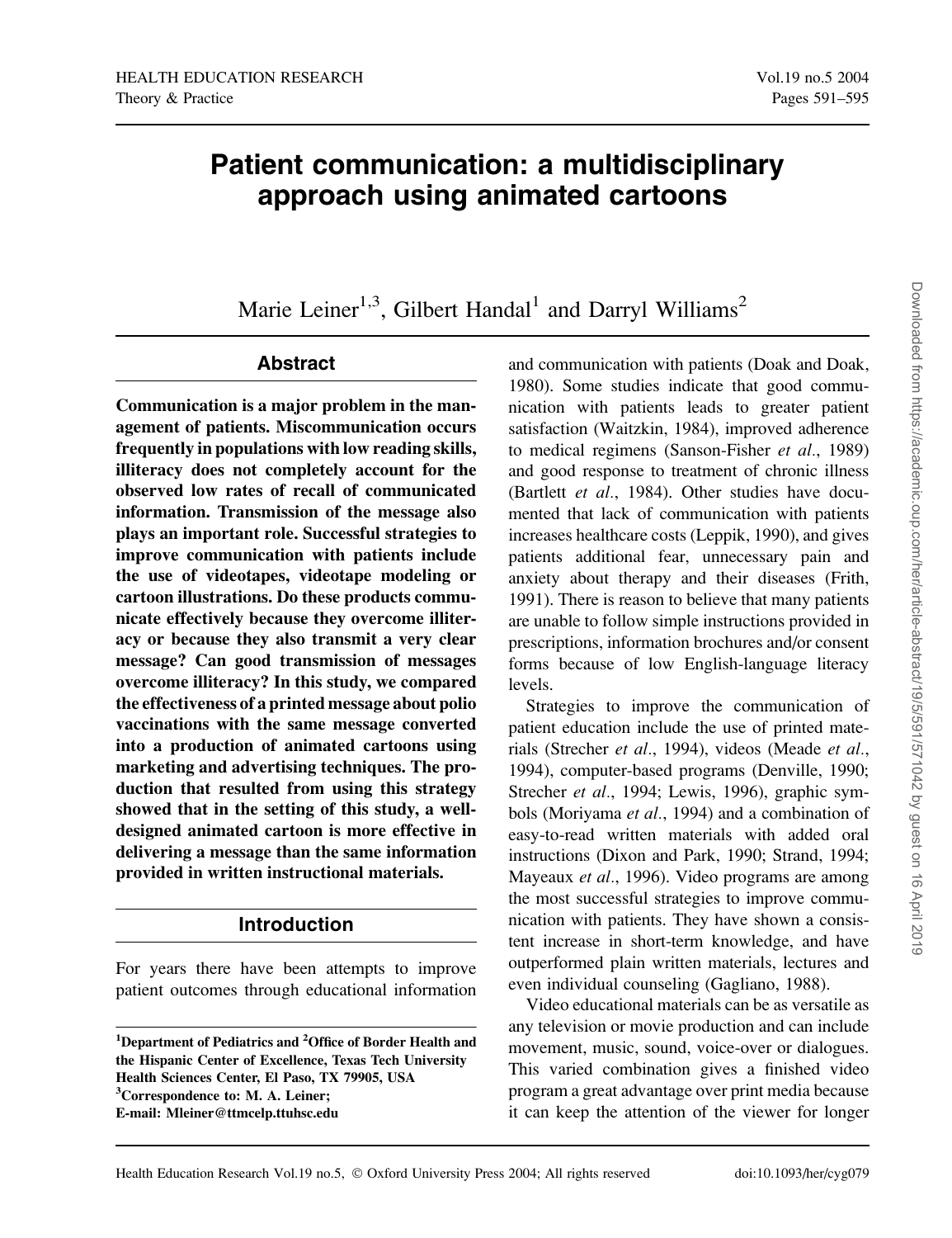periods of time. This focus of viewer attention is the principal tool that a marketer or advertiser seeks with persuasive intent when producing advertisement media of products or services. In advertising, the main focus of presenting a product or service is to alter the behavior of the viewer, and or his/her levels of awareness, knowledge and attitude toward the product or service offered. Although the final objectives pursued when communicating with a patient are obviously not the same as those of advertising, the focus of the communication with patients and advertising are very similar. The patient needs to be attentive and interested, and in many cases the objective of the educational information and communication with the patient requires altering behavior, levels of awareness, knowledge and attitude toward a medicament or lifestyle.

Health educators can taker advantage of the tools used by the marketer and advertiser. The entertainment industry has spent millions of dollars in developing a deep knowledge of customer attitudes and behaviors. Marketers are the best mass communicators. In 20 s, the usual time spent in a promotional advertisement, an advertiser chooses from a substantial array of verbal and non-verbal symbols, words, pictures and colors, to communicate effectively.

Marketing and advertising scientists have a reputation of being atheoretical, and seem not to be interested in explanations, but in prediction and control (Sirgy, 1984). However, two models of human learning, the cognitive-psychological model and the social learning model, have been utilized extensively to explain and predict how consumers behave (Kassarjian, 1974; Moschis and Churchill, 1978). Models of learning theory use two broad categories of factors influencing learning: (1) attributes of the learner and (2) characteristics of the learning situation (Dillon, 1986). Since purchase behavior and attitude change are attributes of the learner, the advertiser must rely on the characteristics of the learning situation to change the attributes of the learner. Advertisers can only influence the viewer by embedding their message into productions that efficiently use color, size and style.

One of the most successful styles of advertising includes animated cartoons. The style is used to entertain and persuade both children and adults. Videogames, television and Internet productions use animated cartoon productions extensively. The productions are exported to different countries with minimal language adaptations, and overcome barriers of culture, age, time and literacy.

Animated cartoons have not been used much in educational information or in communications for patients. There are only a few attempts in the health sector of using cartoon illustrations and pictographs in written materials, but some of these efforts have proved to be effective for conveying information (Delp and Jones, 1996; Houts et al., 1998).

The animated cartoon production for this study included advertising strategies to first capture the attention, interest and desire of the patient by focusing on the production of the message. We first wrote a script based entirely on the printed vaccine information sheet (VIS)—exactly the same words and content were used, the only difference was the story format used in the script. Second, we made a storyboard with the information included in the printed VIS. We used role modeling as the basis for the story in order to promote identification between the parent/caretaker and the parent/caretaker presented in the story. This type of representation is very effective to modify, model or suggest behaviors (Gagliano, 1988) and is used also in advertising (Martin, 2000). Third, we employed a very popular modality used to entertain and promote products and services known as cartoon animation.

In this study, we compared the acquisition of knowledge from a message presented in two formats: (1) printed materials using the polio VIS produced by the Centers for Disease Control and (2) videotape of animated cartoons produced using marketing techniques.

# **Methods**

# Design and setting

We conducted a randomized control trial over a 2-week period at the Pediatric Clinic of Texas Tech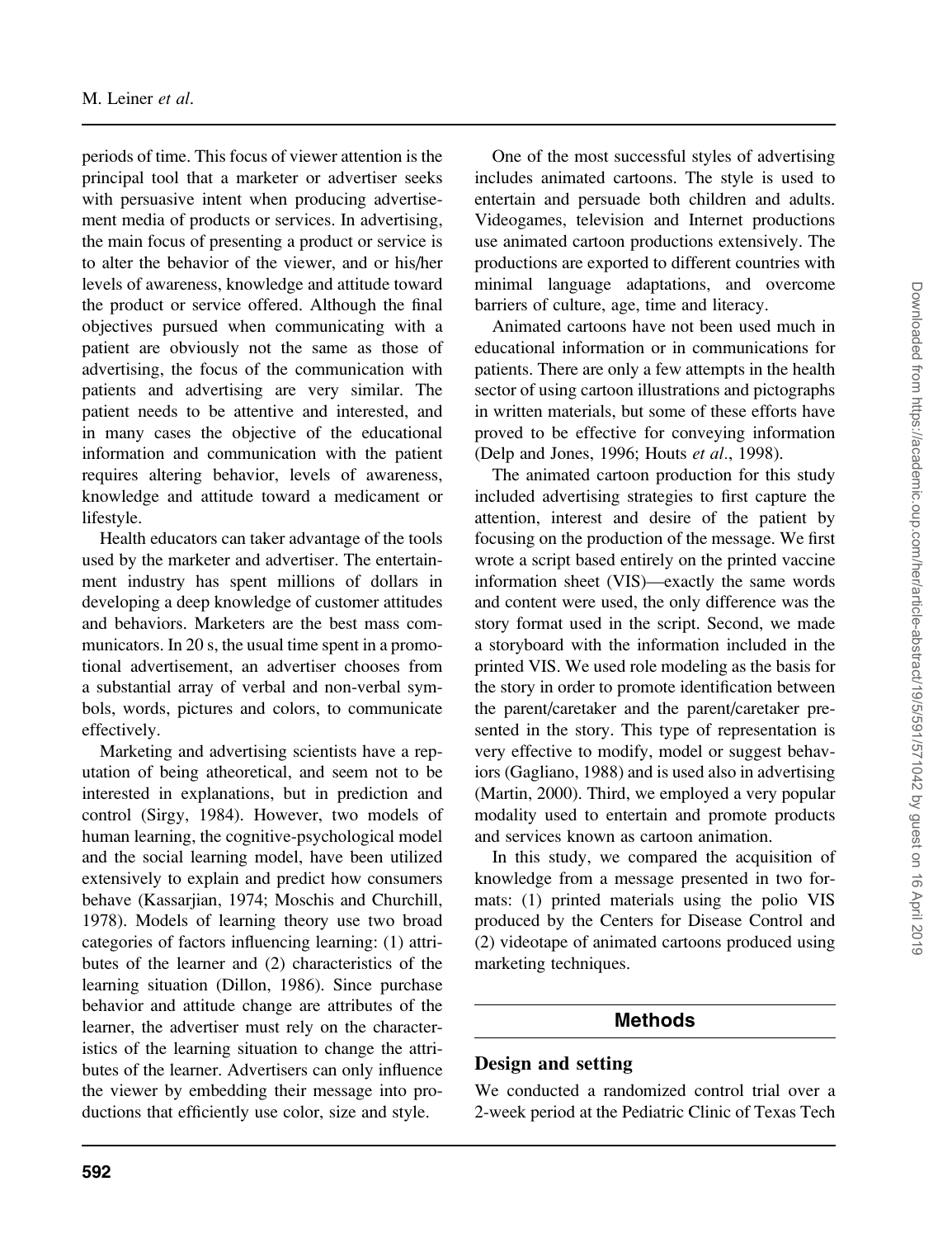University Health Sciences Center at El Paso. Participants were parents/caretakers of pediatric clinic patients receiving polio vaccines. They were randomized to either a treatment group (video presentation) or a comparison group (reading VIS) using a random numbers table. All parents/caretakers were asked to complete a pre-study questionnaire. They were then randomized either to watch the animated cartoon videotape or to read the VIS. The comparison group was asked to move to a quiet room next to the clinic waiting room to give them some solitude while reading the VIS. The treatment group watched the videotape in the clinic waiting room in the midst of intense patient traffic. Time required watching the videotape was approximately 8 min for both the English and Spanish versions. The comparison group was provided a maximum of 15 min to read either the English or the Spanish version of the VIS. A post-test was administered immediately after the group watched the video or read the VIS.

#### VIS

Both the videotape and the VIS contained the same information. The information sheet was presented in a four-page letter-size leaflet with black letters on a pink background. The information contained in the VIS was presented in a question–answer format and included the following questions: What is polio? Why get vaccinated? Who should get polio vaccine and when? Why should some people not get the vaccine? What is the risk associated with the vaccines? Where to call in case of an adverse effect due to the vaccine? The VIS information text contained 1108 words. Readability of the material was rated at a 7.7 Flesh–Kincaid grade level.

#### Animated cartoon videotape

The educational videotape was produced by a multidisciplinary team that included physicians, nurses, a marketer and graphic designers. The video consisted of a story produced in animated cartoons that portrayed a mother taking her baby to the pediatrician to receive the polio vaccine. In the story, the baby does not like the vaccine, but the program emphasizes how there is actually very little discomfort. The information included in the videotape was the same information contained in the VIS regarding the vaccine, vaccination risks and contact information in case of an adverse effect.

#### Survey questionnaires

Two questionnaires were designed for this study. The pre-test (baseline) included demographic information (age, ethnic origin, educational level and children) and five questions related to understanding of the polio vaccine. The post-test included the same five questions contained in the pre-test as well as three additional questions. They were added because they covered specific information included in both the VIS and the videotape in animated cartoons. Questions were asked in a yes/no or a multiple-choice format, and were based on VIS information.

# Data and statistical analysis

Multiple choice and yes/no questions were coded as '0' if correct and '1' as incorrect. Data were analyzed by using a SPSS program that included univariate and multivariate analysis, t-test for testing the significance of differences between the means of two populations, and frequency distributions. All parent/caretakers attending the Pediatric Clinic of Texas Tech University Health Sciences Center at El Paso for polio vaccines were eligible for participation and none was excluded except for failure to participate or complete the questionnaires.

# **Results**

Approximately 98% of eligible parents who attended the clinic for polio vaccines agreed to participate. In total, 206 questionnaires were distributed among potential participants. Of these, 16 (7.4%) were not completed because of time constraints. Eight questionnaires were discarded because they were incomplete, leaving 192 (88.9%) usable questionnaires: 96 complete data sets were available for participants who viewed the video and 96 complete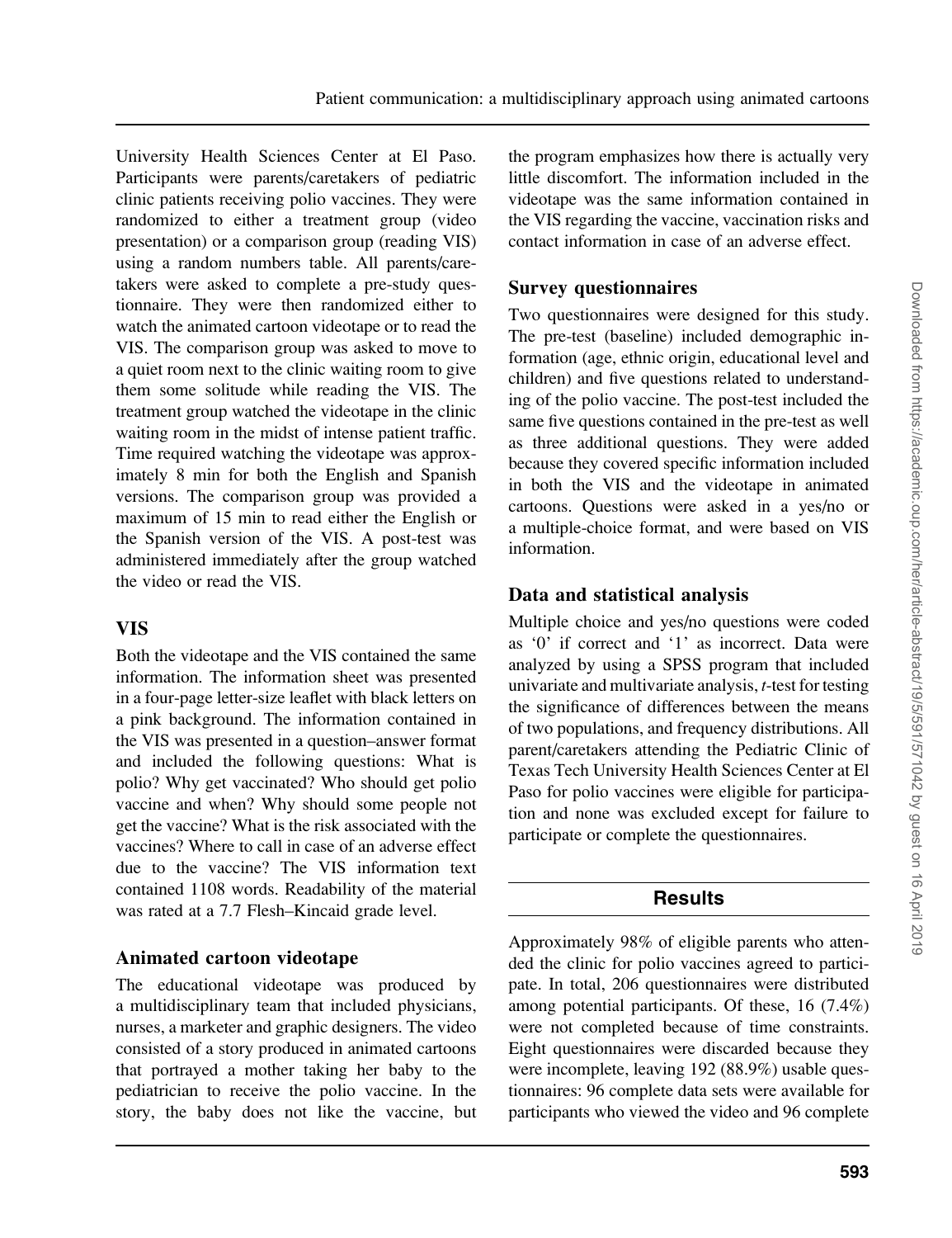| <b>Questions</b>                              | Treatment<br>$(N = 96)^{a}$ | Comparison<br>$(N = 96)^{a}$ | Treatment versus<br>comparison <sup>b</sup> |         |
|-----------------------------------------------|-----------------------------|------------------------------|---------------------------------------------|---------|
| Total score (pre-test number correct $0-5$ )  | 3.04(1.11)                  | 2.99(1.18)                   | $0.05$ (-0.275 to 0.3790)                   | 0.754   |
| Total score (post-test number correct $0-8$ ) | 6.24(1.70)                  | 5.03(1.90)                   | 1.21 $(0.694 \text{ to } 1.72)$             | < 0.001 |

Table I. Mean scores and mean changes comparing comparison and treatment groups

 $^{\text{a}}$ Mean (SD).

<sup>b</sup>Mean differences (95% confidence intervals).

sets were available for subjects who read the VIS. There were no statistically significant differences between treatment and comparison groups regarding age, educational level, gender and ethnicity. However, in both groups, women and Hispanics were predominant.

There was not a statistically significant difference between the two groups' pre-treatment knowledge in relationship to the material presented. The number of correct responses in the treatment and the comparison group were 3.04 and 2.99, respectively (Table I). Post-test changes in knowledge scores were significantly greater in the treatment group when compared to the comparison group. Both groups scored higher in the number of correct responses in the post-test when compared with the pre-test. However, a total of 29 (30.2%) of the participants in the videotape group responded to all questions correctly, while none of the participants on the printed group responded correctly to all the questions.

# **Discussion**

Several important aspects should be considered from the results of this study. Most clearly, a message transmitted well using marketing and advertising techniques in animated cartoons can improve knowledge among parents/caretakers regarding polio vaccination. In addition, the same message processed in a more interesting colorful format transmits the message more efficiently. This is reflected in a shorter time for training, better understanding, less supervision, the ability to replicate the material on the Internet and, finally, the

advantage of communicating more effectively with patients independent of the level of literacy. Many educational programs designed to communicate with patients are developed on very low budgets, but when they fail, the cost is inestimable. The production cost of the videotape used in this study was US\$6000 dollars. The material used in the videotape was taken from the information in the VIS, produced by the Centers for Disease Control from the US Department of Health and Human Services; therefore, the preparation of the material did not include any additional consultant expenses. The production took approximately 6 weeks and required a few hours of supervision after the planning process took place. The results showed that parent/caretakers liked and learn from the material. Our experience is that parents/caretakers may not even read the printed material because they leave it in the clinic.

Based on this study, several recommendations might be considered for future interventions. Our educational product used animated cartoons, a popular modality in the entertainment industry. In our hands, the product yielded a positive educational advantage over printed materials. In other studies, educational efforts using static non-animated cartoons have indicated that their use may facilitate communication between health care providers and receivers (Moriyama et al., 1994). Therefore, other studies including the use of animated cartoons for health educational purposes should be conducted and compared with the results obtained in this study. In addition, it is important to measure the lasting impact on the attitudes, belief and behavior of patients by using material produced using marketing and advertising tools.